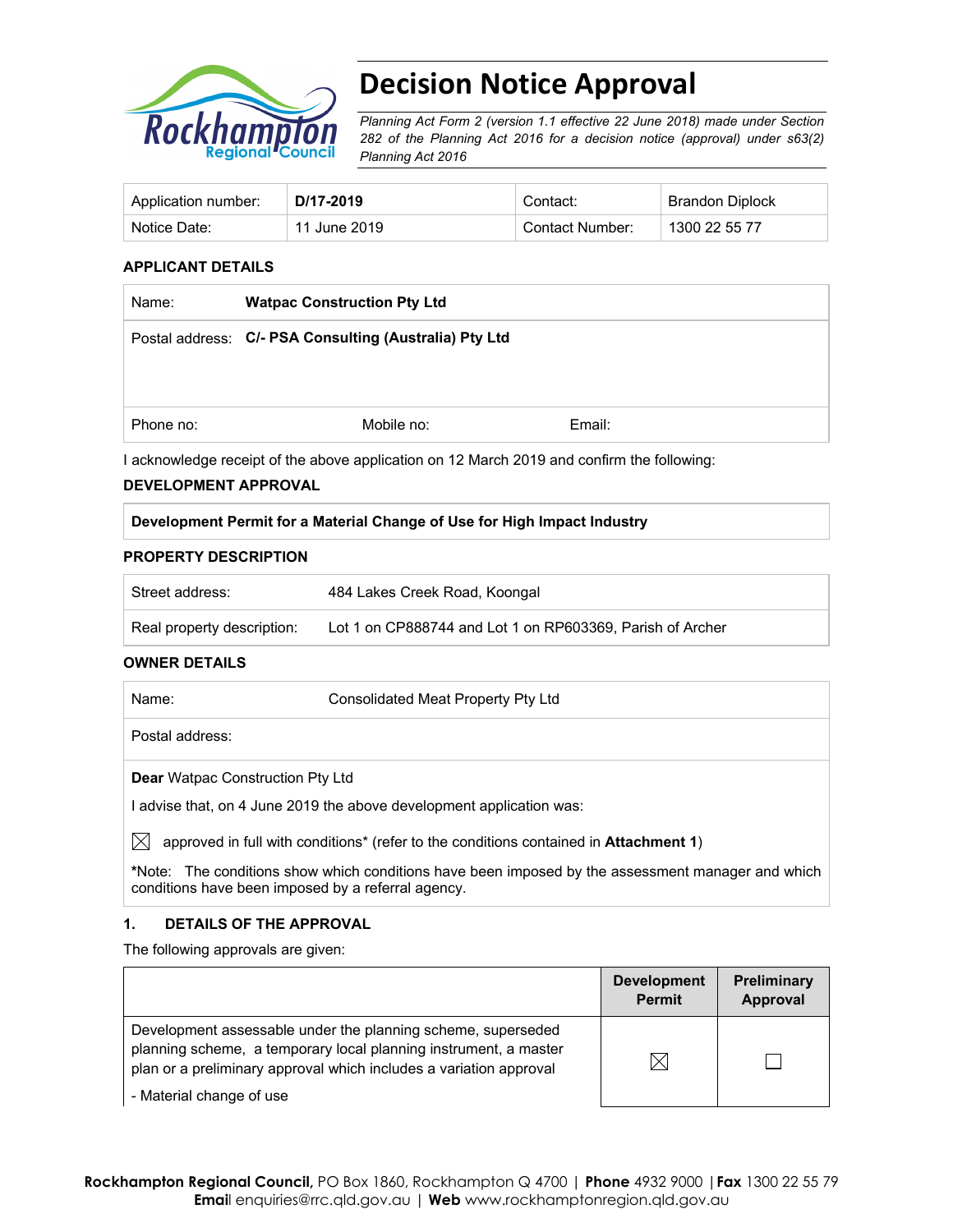# **2. CONDITIONS**

This approval is subject to the conditions in Attachment 1.

# **3. FURTHER DEVELOPMENT PERMITS REQUIRED**

Please be advised that the following development permits are required to be obtained before the development can be carried out:

| Type of development permit required | Subject of the required development permit |
|-------------------------------------|--------------------------------------------|
| Building Works                      |                                            |
| <b>Plumbing and Drainage Works</b>  |                                            |

## **4. SUBMISSIONS** NIL

# **5. REFERRAL AGENCIES**

The following Referral Agencies were activated by this application.

| For an application involving                                                                                                                                                                                                        | Name of<br>agency                                                                          | <b>Status</b>    | <b>Address</b>                                                                          |
|-------------------------------------------------------------------------------------------------------------------------------------------------------------------------------------------------------------------------------------|--------------------------------------------------------------------------------------------|------------------|-----------------------------------------------------------------------------------------|
| STATE TRANSPORT INFRASTRUCTURE (State transport corridors and future State transport<br>corridors)                                                                                                                                  |                                                                                            |                  |                                                                                         |
| Schedule 10, Part 9, Division 4, Subdivision 2, Table 4 – Material change of use of premises near a State<br>transport corridor or that is a future State transport corridor                                                        |                                                                                            |                  |                                                                                         |
| Development application for a material<br>change of use, other than an excluded<br>material change of use, that is assessable<br>development under a local categorising<br>instrument, if all or part of the premises-              | Department of<br>Transport and<br>Main Roads                                               | Concurrence      | Department of State<br>Development,<br>Manufacturing,<br>Infrastructure and<br>Planning |
| (a) are within 25m of a State transport<br>corridor; or                                                                                                                                                                             |                                                                                            |                  | Online:                                                                                 |
| (b) are a future State transport corridor; or                                                                                                                                                                                       |                                                                                            |                  | www.dilgp.qld.gov.au/                                                                   |
| $(c)$ are-                                                                                                                                                                                                                          |                                                                                            |                  | MyDAS2                                                                                  |
| (i) adjacent to a road that intersects with a<br>State-controlled road; and                                                                                                                                                         |                                                                                            |                  | Postal:                                                                                 |
| (ii) within 100m of the intersection                                                                                                                                                                                                |                                                                                            |                  | <b>PO Box 113</b>                                                                       |
|                                                                                                                                                                                                                                     |                                                                                            |                  | Rockhampton Qld<br>4700                                                                 |
| <b>ELECTRICITY INFRASTRUCTURE</b>                                                                                                                                                                                                   |                                                                                            |                  |                                                                                         |
| Schedule 10, Part 9, Division 1, Division 2, Table 2 - Material change of use of premises near a substation<br>site or subject to an easement                                                                                       |                                                                                            |                  |                                                                                         |
| Development application requiring referral<br>Development application for a material<br>change of use that is assessable<br>development under a local categorising<br>instrument and does not relate to<br>reconfiguring a lot, if- | The Chief<br>Executive of the<br>distribution<br>entity or<br>transmission<br>entity (e.g. | Advice<br>Agency | <b>Principal Town</b><br>Planner Ergon Energy<br>Postal:<br>PO Box 264                  |
| (a) all or part of the premises are within 100m<br>of a substation site; or                                                                                                                                                         | Energex, Ergon,<br>Powerlink, etc)                                                         |                  | Fortitude Valley QLD<br>4006                                                            |
| (b) both of the following apply-                                                                                                                                                                                                    |                                                                                            |                  |                                                                                         |
| (i) all or part of the premises are subject to an<br>easement for the benefit of a distribution                                                                                                                                     |                                                                                            |                  |                                                                                         |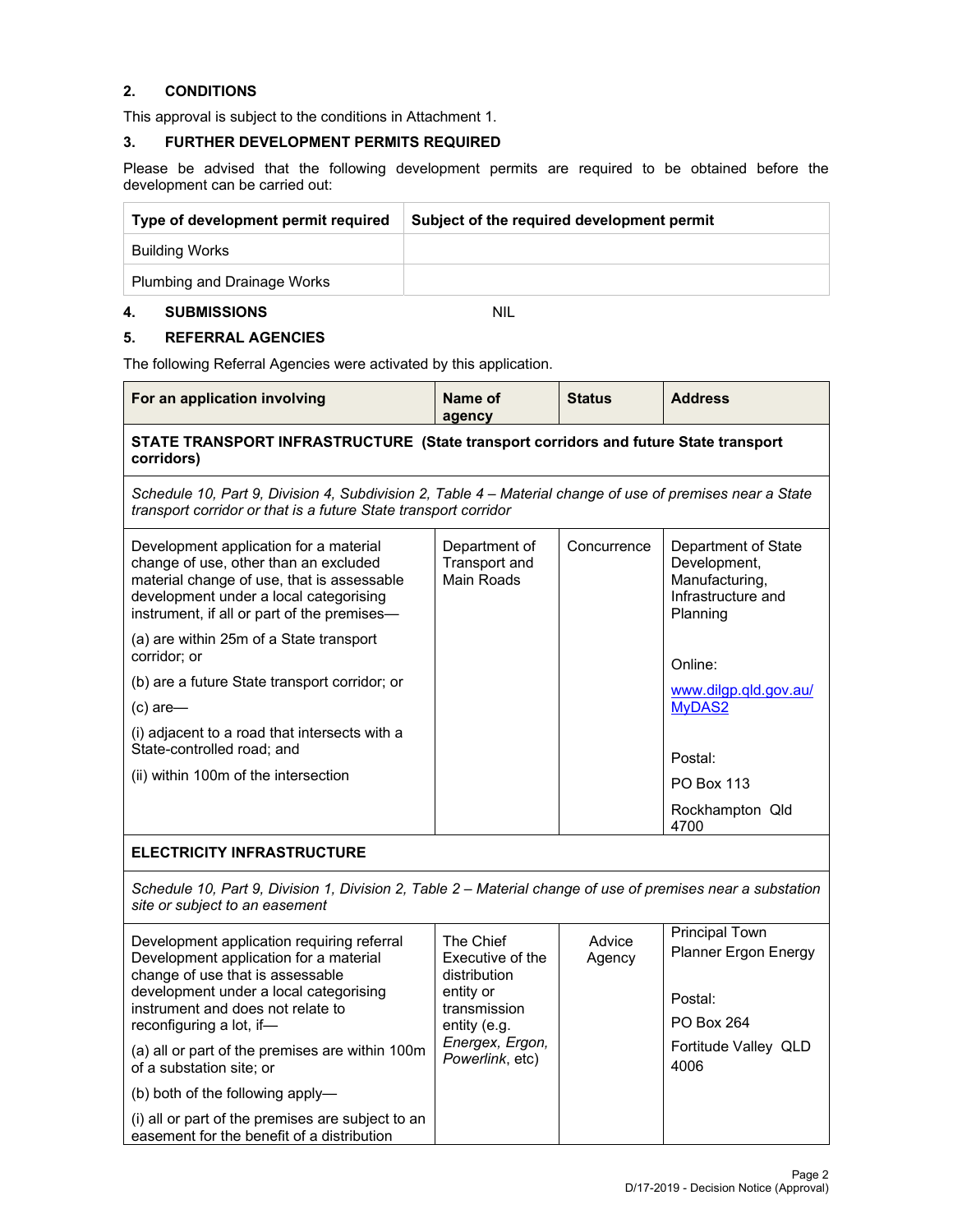| entity, or transmission entity, under the<br>Electricity Act:     |  |  |
|-------------------------------------------------------------------|--|--|
| (ii) the easement is for a transmission grid or<br>supply network |  |  |

# **6. THE APPROVED PLANS**

## **The approved development must be completed and maintained generally in accordance with the approved drawings and documents:**

| <b>Plan/Document Name</b> | <b>Plan/Document Reference</b> | Dated            |
|---------------------------|--------------------------------|------------------|
| <b>Flood Study Report</b> | 6670, Rev 1                    | 8 March 2019     |
| Site Plan                 | DA-001                         | 18 February 2019 |
| Ground Level Plan         | DA-100                         | 18 February 2019 |
| Floor Plan                | DA-101                         | 18 February 2019 |
| Elevations                | DA-200                         | 18 February 2019 |
| Sections                  | DA-300                         | 18 February 2019 |
| <b>Sections</b>           | DA-301                         | 18 February 2019 |

# **7. CURRENCY PERIOD FOR THE APPROVAL (s.85 of the** *Planning Act***)**

The standard currency periods stated in section 85 of *Planning Act 2016* apply to each aspect of development in this approval, if not stated in the conditions of approval attached.

# **8. STATEMENT OF REASONS**

| <b>Description of the</b><br>development | The proposed development is for a Material Change of Use for a High<br>Impact Industry                                                                                                                                                                                                                                                                          |  |
|------------------------------------------|-----------------------------------------------------------------------------------------------------------------------------------------------------------------------------------------------------------------------------------------------------------------------------------------------------------------------------------------------------------------|--|
| <b>Reasons for Decision</b>              | The proposal is considered a minor expansion of an established<br>a)<br>industrial use in line with industry changes and demand.                                                                                                                                                                                                                                |  |
|                                          | The proposal has taken into consideration surrounding sensitive<br>b)<br>receptors by ensuring that operations avoid significant adverse impacts<br>to neighbouring properties and the natural environment.                                                                                                                                                     |  |
|                                          | The proposal will contribute to the long-term viability of the existing<br>c)<br>abattoir and, ensure the continued 'economic prosperity' of the region.                                                                                                                                                                                                        |  |
|                                          | The proposed use does not compromise the strategic framework in the<br>d)<br>Rockhampton Region Planning Scheme 2015;                                                                                                                                                                                                                                           |  |
|                                          | Assessment of the development against the relevant zone purpose,<br>e)<br>planning scheme codes and planning scheme policies demonstrates<br>that the proposed development will not cause significant adverse<br>impacts on the surrounding natural environment, built environment and<br>infrastructure, community facilities, or local character and amenity; |  |
|                                          | f)<br>The proposed development does not compromise the relevant State<br>Planning Policy; and                                                                                                                                                                                                                                                                   |  |
|                                          | On balance, the application should be approved because the<br>g)<br>circumstances favour Council exercising its discretion to approve the<br>application even though the development does not comply with an<br>aspect of the assessment benchmarks.                                                                                                            |  |
| <b>Assessment</b><br><b>Benchmarks</b>   | The proposed development was assessed against the following assessment<br>benchmarks:                                                                                                                                                                                                                                                                           |  |
|                                          | High Impact Industry Zone Code;                                                                                                                                                                                                                                                                                                                                 |  |
|                                          | Access, Parking and Mobility Code;                                                                                                                                                                                                                                                                                                                              |  |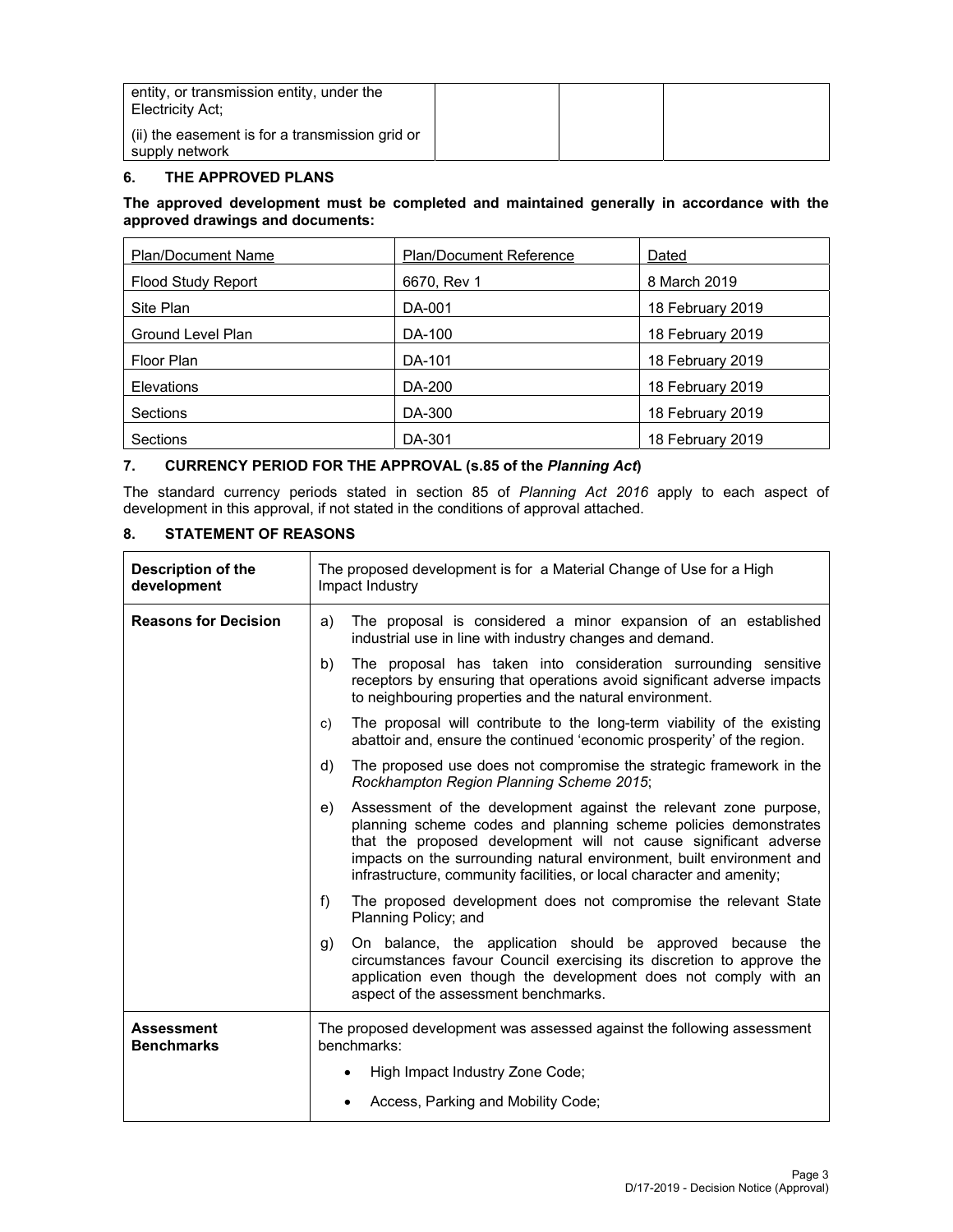|                                                    | Stormwater Management Code;<br>$\bullet$ |                                                                                                                                                                                                                                                                                                                                                                                                                                                                                                                                                                                                                                                                                                                                                                      |
|----------------------------------------------------|------------------------------------------|----------------------------------------------------------------------------------------------------------------------------------------------------------------------------------------------------------------------------------------------------------------------------------------------------------------------------------------------------------------------------------------------------------------------------------------------------------------------------------------------------------------------------------------------------------------------------------------------------------------------------------------------------------------------------------------------------------------------------------------------------------------------|
|                                                    | Waste Management Code;                   |                                                                                                                                                                                                                                                                                                                                                                                                                                                                                                                                                                                                                                                                                                                                                                      |
|                                                    | Water and Sewer Code;                    |                                                                                                                                                                                                                                                                                                                                                                                                                                                                                                                                                                                                                                                                                                                                                                      |
|                                                    | Biodiversity Overlay Code; and<br>٠      |                                                                                                                                                                                                                                                                                                                                                                                                                                                                                                                                                                                                                                                                                                                                                                      |
|                                                    | Flood Hazard Overlay Code.               |                                                                                                                                                                                                                                                                                                                                                                                                                                                                                                                                                                                                                                                                                                                                                                      |
| <b>Compliance with</b><br>assessment<br>benchmarks |                                          | The development was assessed against all of the assessment benchmarks<br>listed above and complies with all of these with the exceptions listed below.                                                                                                                                                                                                                                                                                                                                                                                                                                                                                                                                                                                                               |
|                                                    | Assessment<br><b>Benchmark</b>           | Reasons for the approval despite non-<br>compliance with benchmark                                                                                                                                                                                                                                                                                                                                                                                                                                                                                                                                                                                                                                                                                                   |
|                                                    | High Impact Industry<br>Zone Code        | The proposed development will have a Gross<br>Floor Area (GFA) of approximately 784m <sup>2</sup> which<br>represents roughly a 1% increase in site cover<br>across the entire site.                                                                                                                                                                                                                                                                                                                                                                                                                                                                                                                                                                                 |
|                                                    |                                          | The proposed development will not significantly<br>change the general operation of the abattoir and<br>will have negligible impacts on traffic, noise, dust,<br>odour or light emissions from the site. As such,<br>the proposed development is not anticipated to<br>have a significant impact on the amenity of<br>existing sensitive land uses or the nearby<br>residential and rural residential zones.                                                                                                                                                                                                                                                                                                                                                          |
|                                                    | <b>Biodiversity Overlay</b><br>Code      | It is noted that the proposed development spans<br>the overland flow path connecting Lakes Creek<br>and the Fitzroy River. Over recent times, this<br>overland flow path has been heavily modified and<br>currently passes between several buildings on site<br>which are constructed on suspended slabs.<br>The proposed development will be constructed<br>over a portion of the flow path which is a grass<br>swale with no riparian vegetation present. The<br>development location was determined by its<br>requirement to be located close to the existing<br>marshalling area and as such, no other locations<br>on the site were deemed suitable.<br>Due to the already heavily modified nature of the<br>flow path, as well as the lack of native, riparian |
|                                                    |                                          | vegetation the proposed development is not<br>expected to have an adverse impact on ecological<br>values, function or water quality.                                                                                                                                                                                                                                                                                                                                                                                                                                                                                                                                                                                                                                 |
|                                                    | Flood Hazard Overlay<br>Code             | The proposed development is to be located in<br>suspension over an existing overland flow path<br>connecting Lakes Creek to the Fitzroy River. As<br>part of the application, a Flood Study Report was<br>prepared demonstrating that the proposal will<br>have positive impacts to the overall flood levels of<br>the site.<br>In particular, the report demonstrates that the                                                                                                                                                                                                                                                                                                                                                                                      |
|                                                    |                                          | proposed development would reduce the flood<br>levels on neighbouring properties for all events                                                                                                                                                                                                                                                                                                                                                                                                                                                                                                                                                                                                                                                                      |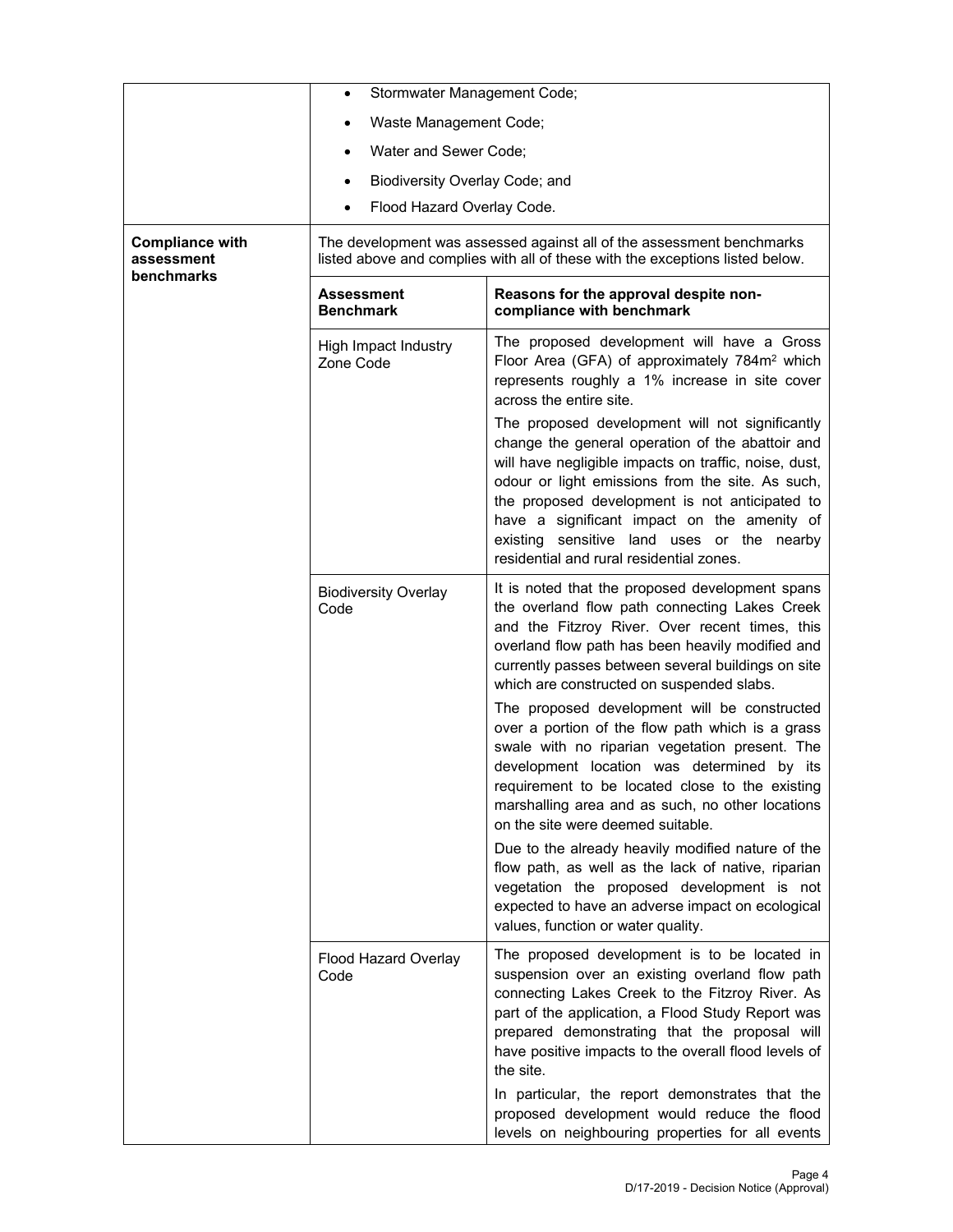|                              |                                                                                                                                                                                     | except the 39% AEP event. The 39% AEP event<br>shows a 5mm increase in flood levels on the<br>upstream neighbouring<br>property (under<br>the<br>suspended railway line). The flood level on the<br>upstream neighbouring property is below the level<br>of the railway tracks and is located within the flow<br>path. The small increase does not create an<br>adverse impact to the neighbouring land and it is<br>anticipated that the reduced flood levels for all<br>other AEP events is more beneficial than the<br>small 5mm increase in flood levels for the minor<br>AEP event.<br>It is noted that the footing and foundations of the<br>proposed building will be designed to withstand<br>the hydrostatic, hydrodynamic and debris impact<br>loads associated with the flow velocities and<br>depths affecting the new building. |
|------------------------------|-------------------------------------------------------------------------------------------------------------------------------------------------------------------------------------|----------------------------------------------------------------------------------------------------------------------------------------------------------------------------------------------------------------------------------------------------------------------------------------------------------------------------------------------------------------------------------------------------------------------------------------------------------------------------------------------------------------------------------------------------------------------------------------------------------------------------------------------------------------------------------------------------------------------------------------------------------------------------------------------------------------------------------------------|
|                              | Stormwater<br><b>Management Code</b>                                                                                                                                                | The proposed development will be constructed<br>over a portion of the flow path which is a grass<br>swale with no riparian vegetation present. The<br>development location was determined by its<br>requirement to be located close to the existing<br>marshalling area and as such, no other locations<br>on the site were deemed suitable.<br>Due to the already heavily modified nature of the<br>flow path, as well as the lack of native, riparian<br>vegetation the proposed development is not<br>expected to have an adverse impact on ecological<br>values, function or water quality.                                                                                                                                                                                                                                              |
| <b>Matters prescribed by</b> | The State Planning Policy - Part E;                                                                                                                                                 |                                                                                                                                                                                                                                                                                                                                                                                                                                                                                                                                                                                                                                                                                                                                                                                                                                              |
| regulation                   |                                                                                                                                                                                     | The Central Queensland Regional Plan;                                                                                                                                                                                                                                                                                                                                                                                                                                                                                                                                                                                                                                                                                                                                                                                                        |
|                              |                                                                                                                                                                                     | The Rockhampton Region Planning Scheme 2015;                                                                                                                                                                                                                                                                                                                                                                                                                                                                                                                                                                                                                                                                                                                                                                                                 |
|                              | Surrounding use of adjacent premises in terms of commensurate and<br>consistent development form; and<br>The common material, being the material submitted with the<br>application. |                                                                                                                                                                                                                                                                                                                                                                                                                                                                                                                                                                                                                                                                                                                                                                                                                                              |
|                              |                                                                                                                                                                                     |                                                                                                                                                                                                                                                                                                                                                                                                                                                                                                                                                                                                                                                                                                                                                                                                                                              |

# **9. APPEAL RIGHTS**

The rights of an applicant to appeal to a tribunal or the Planning and Environment Court against a decision about a development application are set out in chapter 6, part 1 of the *Planning Act 2016*. There may also be a right to make an application for a declaration by a tribunal (see chapter 6, part 2 of the *Planning Act 2016).*

# *Appeal by an applicant*

An applicant for a development application may appeal to the Planning and Environment Court against the following:

- the refusal of all or part of the development application
- a provision of the development approval
- the decision to give a preliminary approval when a development permit was applied for
- a deemed refusal of the development application.

An applicant may also have a right to appeal to the Development tribunal. For more information, see schedule 1 of the *Planning Act 2016*.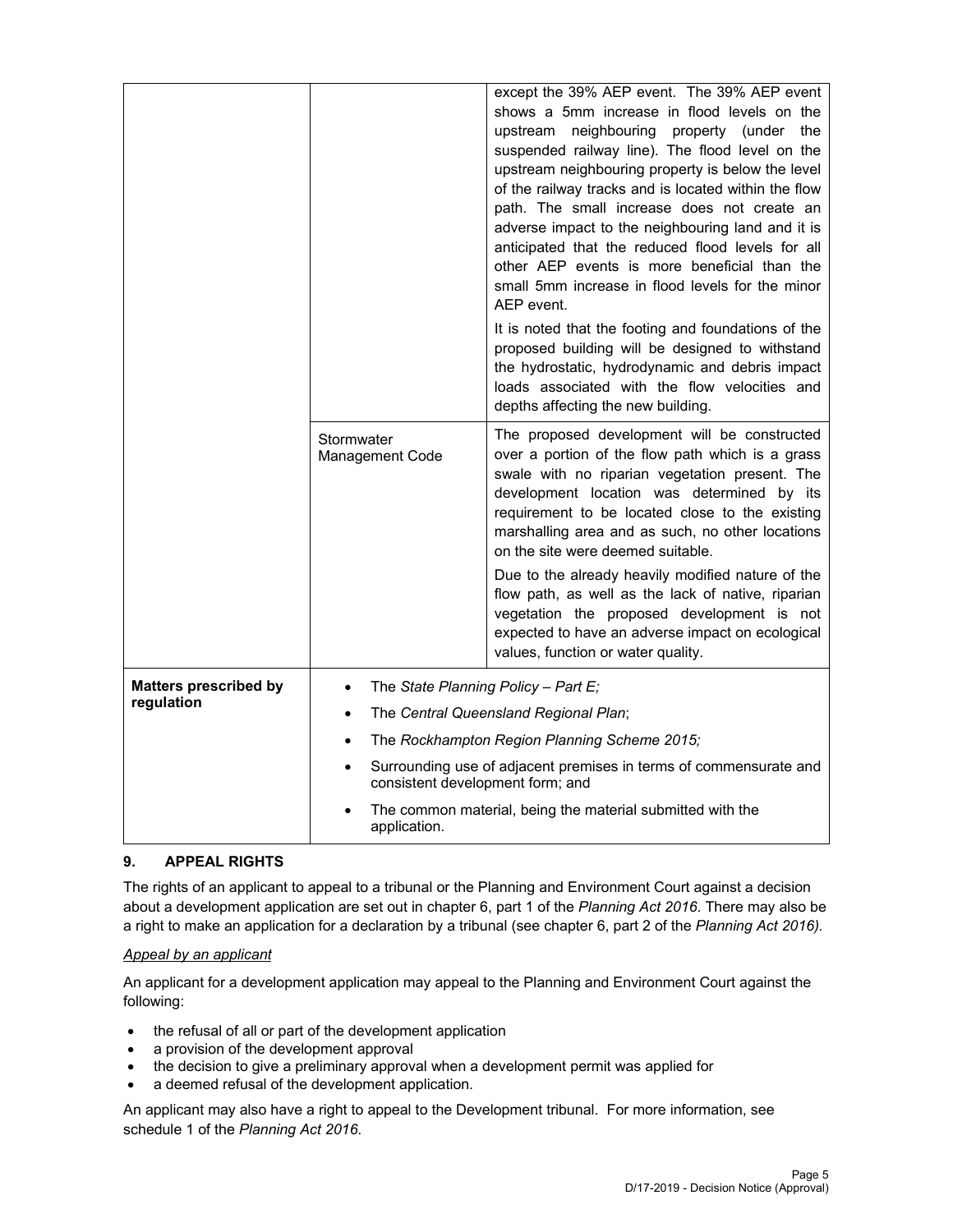The timeframes for starting an appeal in the Planning and Environment Court are set out in section 229 of the *Planning Act 2016*.

**Attachment 2** is an extract from the *Planning Act 2016* that sets out the applicant's appeal rights and the appeal rights of a submitter.

## **10. WHEN THE DEVELOPMENT APPROVAL TAKES EFFECT**

This development approval takes effect:

From the time the decision notice is given – if there is no submitter and the applicant does not appeal the decision to the court.

Or

- When the submitter's appeal period ends – if there is a submitter and the applicant does not appeal the decision to the court.

Or

- Subject to the decision of the court, when the appeal is finally decided – if an appeal is made to the court.

## **11. ASSESSMENT MANAGER**

| Name: | Amanda O'Mara                 | Signature: | Date: | 11 June 2019 |
|-------|-------------------------------|------------|-------|--------------|
|       | <b>ACTING COORDINATOR</b>     |            |       |              |
|       | <b>DEVELOPMENT ASSESSMENT</b> |            |       |              |

C/C Department of State Development, Manufacturing, Infrastructure and Planning - RockhamptonSARA@dsdmip.qld.gov.au

### **Attachment 1 – Conditions of the approval**

*Part 1* **–** *Conditions imposed by the assessment manager [Note: where a condition is imposed about infrastructure under Chapter 4 of the Planning Act 2016, the relevant provision of the Act under which this condition was imposed must be specified.]*

*Part 2 – Conditions required by the referral agency response* 

**Attachment 2—Extract on appeal rights**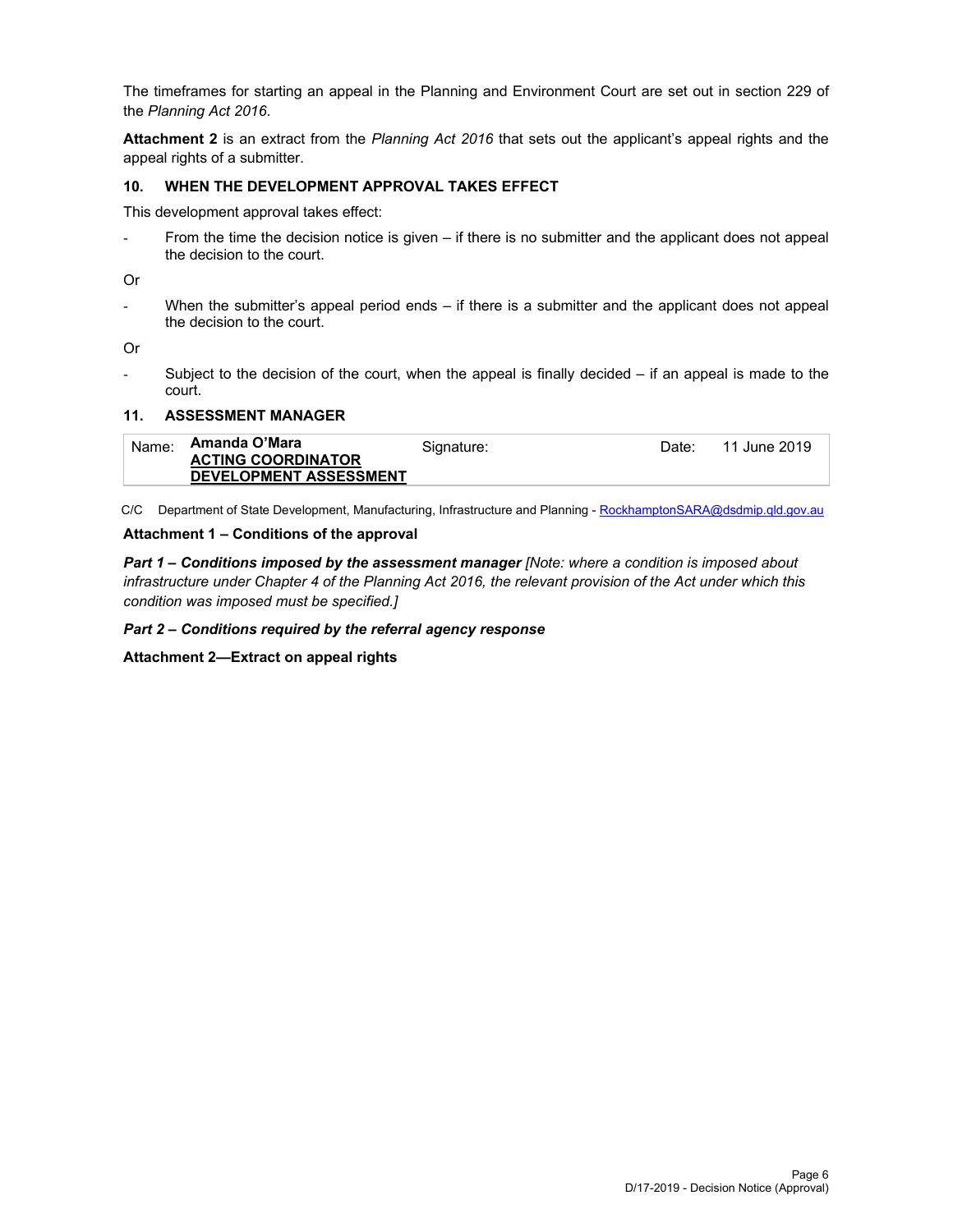

# **Attachment 1 – Part 1 Rockhampton Regional Council Conditions**

*Planning Act 2016* 

- 1.0 ADMINISTRATION
- 1.1 The Developer and his employee, agent, contractor or invitee is responsible for ensuring compliance with the conditions of this development approval.
- 1.2 Where these Conditions refer to "Council" in relation to requiring Council to approve or to be satisfied as to any matter, or conferring on the Council a function, power or discretion, that role may be fulfilled in whole or in part by a delegate appointed for that purpose by the Council.
- 1.3 The following further Development Permits must be obtained prior to the commencement of any works associated with their purposes:
	- 1.3.1 Plumbing and Drainage Works; and
	- 1.3.2 Building Works:
		- (i) Building Works.
- 1.4 All Development Permits for Plumbing and Drainage Works must be obtained prior to the issue of a Development Permit for Building Works.
- 1.5 All works must be designed, constructed and maintained in accordance with the relevant Council policies, guidelines and standards, unless otherwise stated.
- 1.6 All engineering drawings/specifications, design and construction works must be in accordance with the requirements of the relevant *Australian Standards* and must be approved, supervised and certified by a Registered Professional Engineer of Queensland.

# 2.0 APPROVED PLANS AND DOCUMENTS

2.1 The approved development must be completed and maintained generally in accordance with the approved plans and documents, except where amended by any condition of this development approval:

| <b>Plan/Document Name</b> | <b>Plan/Document Reference</b> | Dated            |
|---------------------------|--------------------------------|------------------|
| <b>Flood Study Report</b> | 6670, Rev 1                    | 8 March 2019     |
| Site Plan                 | DA-001                         | 18 February 2019 |
| Ground Level Plan         | DA-100                         | 18 February 2019 |
| Floor Plan                | DA-101                         | 18 February 2019 |
| <b>Elevations</b>         | DA-200                         | 18 February 2019 |
| <b>Sections</b>           | DA-300                         | 18 February 2019 |
| <b>Sections</b>           | DA-301                         | 18 February 2019 |

2.2 An electronic copy of the hydraulic / hydrological model used in the submitted Flood Study Report must be submitted to Council prior to the commencement of the use. The models are required so that Council is able to undertake a review where necessary and also to update Council's model.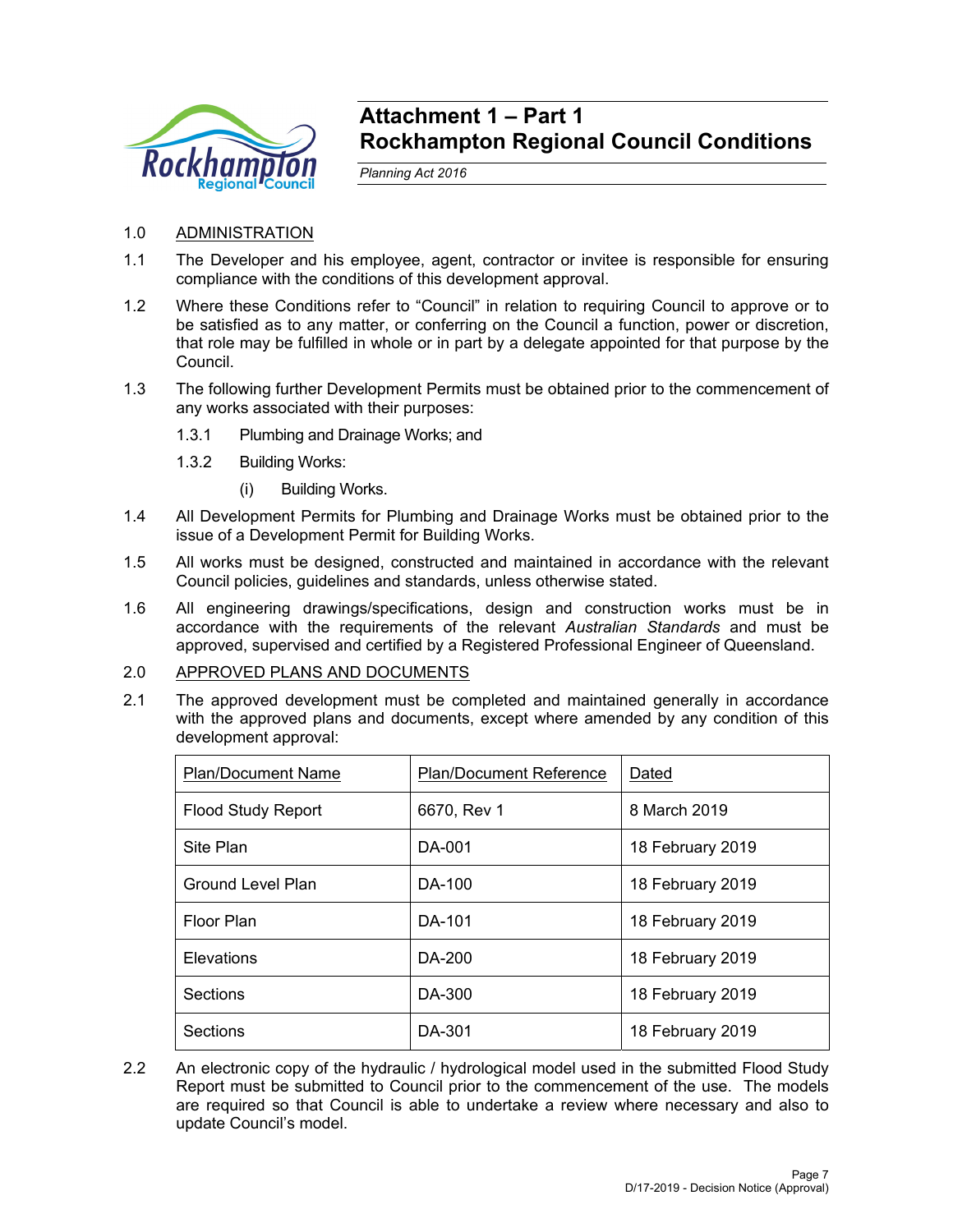- 2.3 Where there is any conflict between the conditions of this development approval and the details shown on the approved plans and documents, the conditions of this development approval must prevail.
- 2.4 Where conditions require the above plans or documents to be amended, the revised document(s) must be submitted for approval by Council prior to the submission of an application for a Development Permit for Building Works.

# 3.0 ACCESS WORKS

- 3.1 All internal pedestrian pathways must be designed and constructed in accordance with *Australian Standard AS1428 "Design for access and mobility"*.
- 3.2 The proposed emergency vehicle access track must not restrict, impair or change the natural flow of runoff water or cause a nuisance to surrounding land or infrastructure.

# 4.0 PLUMBING AND DRAINAGE WORKS

- 4.1 A Development Permit for Plumbing and Drainage Works must be obtained for the removal and/or demolition of any existing structure on the development site.
- 4.2 All internal plumbing and drainage works must be designed and constructed in accordance with the *Plumbing and Drainage Act 2002*, Council's Plumbing and Drainage Policies and the provisions of a Development Permit for Plumbing and Drainage Works.
- 4.3 The development must be connected to Council's reticulated sewerage and water networks.
- 4.4 Internal Plumbing and Sanitary Drainage of existing buildings must be contained within the lot it serves.
- 4.5 All sanitary drainage works must comply with *Australian Plumbing and Drainage Standard AS3500* Part 2 section 3 and 4 for flood affected areas.

# 5.0 SITE WORKS

- 5.1 Site works must be constructed such that they do not, at any time, in any way restrict, impair or change the natural flow of runoff water, or cause a nuisance or worsening to surrounding land or infrastructure.
- 5.2 Any vegetation cleared or removed must be:
	- (i) mulched on-site and utilised on-site for landscaping purposes to Council's satisfaction; or
	- (ii) removed for disposal at a location approved by Council,

within sixty (60) days of clearing. Any vegetation removed must not be burnt.

# 6.0 ENVIRONMENTAL

6.1 An Erosion Control and Stormwater Control Management Plan prompt prepared by a Registered Professional Engineer of Queensland in accordance with the *Capricorn Municipal Design Guidelines*, must be implemented, monitored and maintained for the duration of the development works, and until all exposed soil areas are permanently stabilised (for example, turfed, hydromulched, concreted, landscaped). The plan must be available on-site for inspection by Council Officers whilst all works are being carried out.

# 7.0 ENVIRONMENTAL HEALTH

- 7.1 Any lighting devices associated with the development, such as sensory lighting, must be positioned on the development site and shielded so as not to cause glare or other nuisance to nearby residents and motorists. Night lighting must be designed, constructed and operated in accordance with *Australian Standard AS4282 "Control of the obtrusive effects of outdoor lighting"*.
- 7.2 Noise emitted from the activity must not cause an environmental nuisance.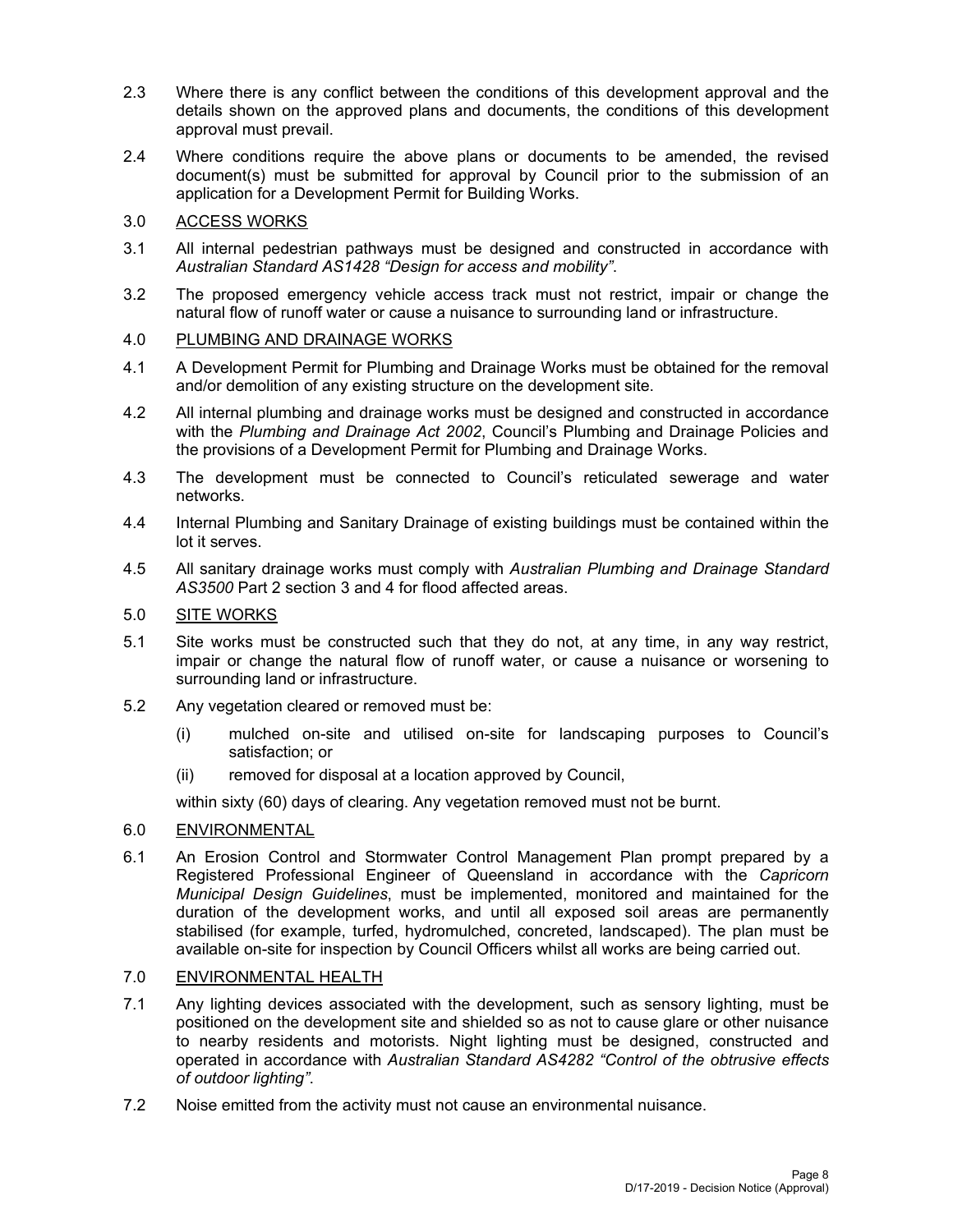- 7.3 Operations on the site must have no significant impact on the amenity of adjoining premises or the surrounding area due to the emission of light, noise or dust.
- 7.4 When requested by Council, nuisance monitoring must be undertaken and recorded within three (3) months, to investigate any genuine complaint of nuisance caused by noise, light or dust. An analysis of the monitoring data and a report, including nuisance mitigation measures, must be provided to Council within fourteen (14) days of the completion of the investigation.

# ADVISORY NOTES

# NOTE 1. Aboriginal Cultural Heritage

It is advised that under section 23 of the *Aboriginal Cultural Heritage Act 2003*, a person who carries out an activity must take all reasonable and practicable measures to ensure the activity does not harm Aboriginal cultural heritage (the "cultural heritage duty of care"). Maximum penalties for breaching the duty of care are listed in the Aboriginal cultural heritage legislation. The information on Aboriginal cultural heritage is available on the Department of Aboriginal and Torres Strait Islander and Partnerships website www.datsip.qld.gov.au.

# NOTE 2. General Environmental Duty

General environmental duty under the *Environmental Protection Act 1994* prohibits unlawful environmental nuisance caused by noise, aerosols, particles, dust, ash, fumes, light, odour or smoke beyond the boundaries of the development site during all stages of the development including earthworks, construction and operation.

# NOTE 3. General Safety Of Public During Construction

The *Work Health and Safety Act 2011* and *Manual of Uniform Traffic Control Devices* must be complied with in carrying out any construction works, and to ensure safe traffic control and safe public access in respect of works being constructed on a road.

# NOTE 4. Property Note (Audit of conditions)

An inspection of the property to ascertain compliance with conditions will be undertaken three (3) months after the approval takes effect. If the works are completed prior to this time please contact Council for an earlier inspection. A property note to this effect will be placed on Council's records.

# NOTE 5. Infrastructure Charges Notice

This application is subject to infrastructure charges in accordance with Council policies. The charges are presented on an Infrastructure Charges Notice.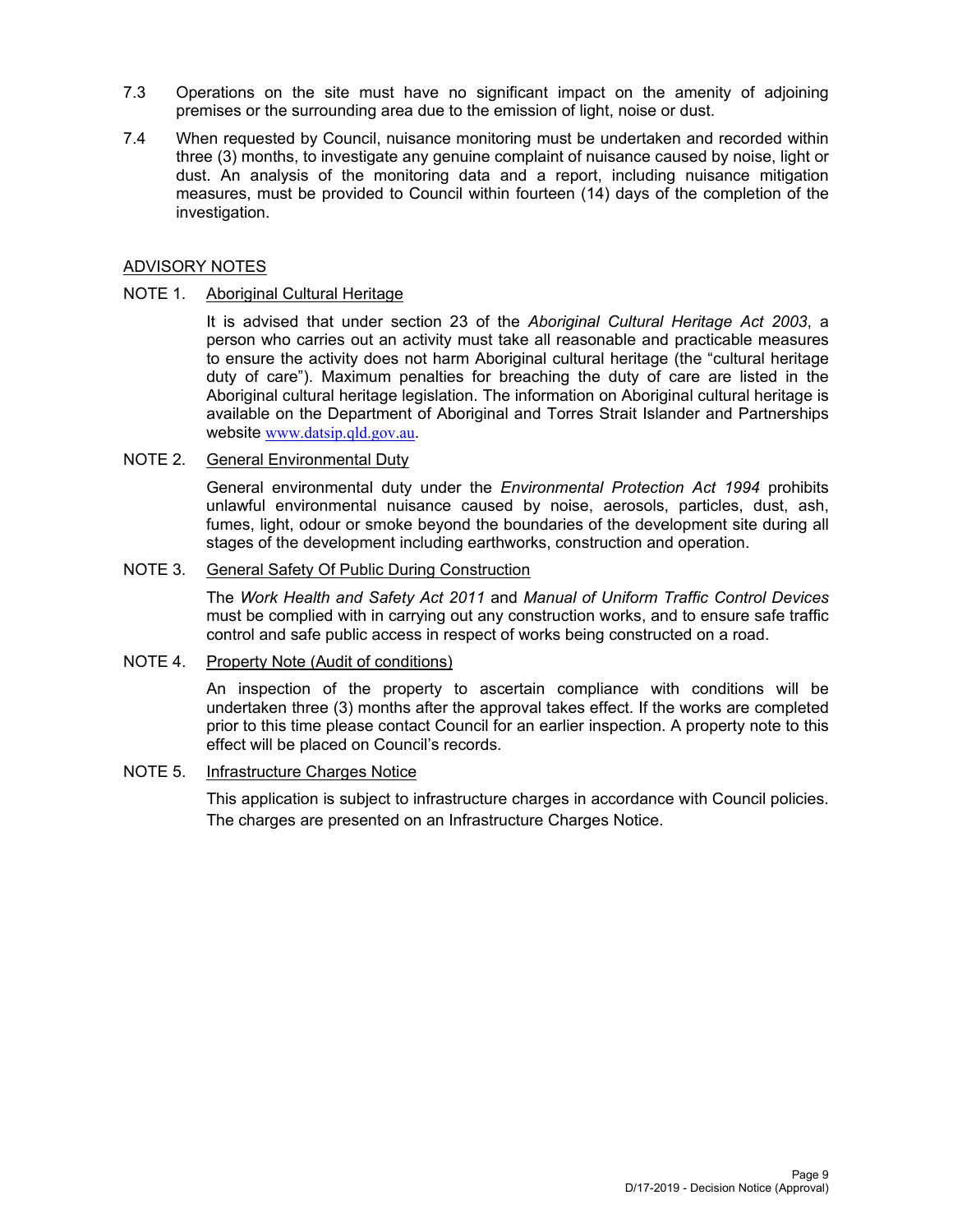

**Attachment 1 – Part 2 Referral Agency Conditions - Department of State Development, Manufacturing, Infrastructure and Planning** 

*Planning Act 2016*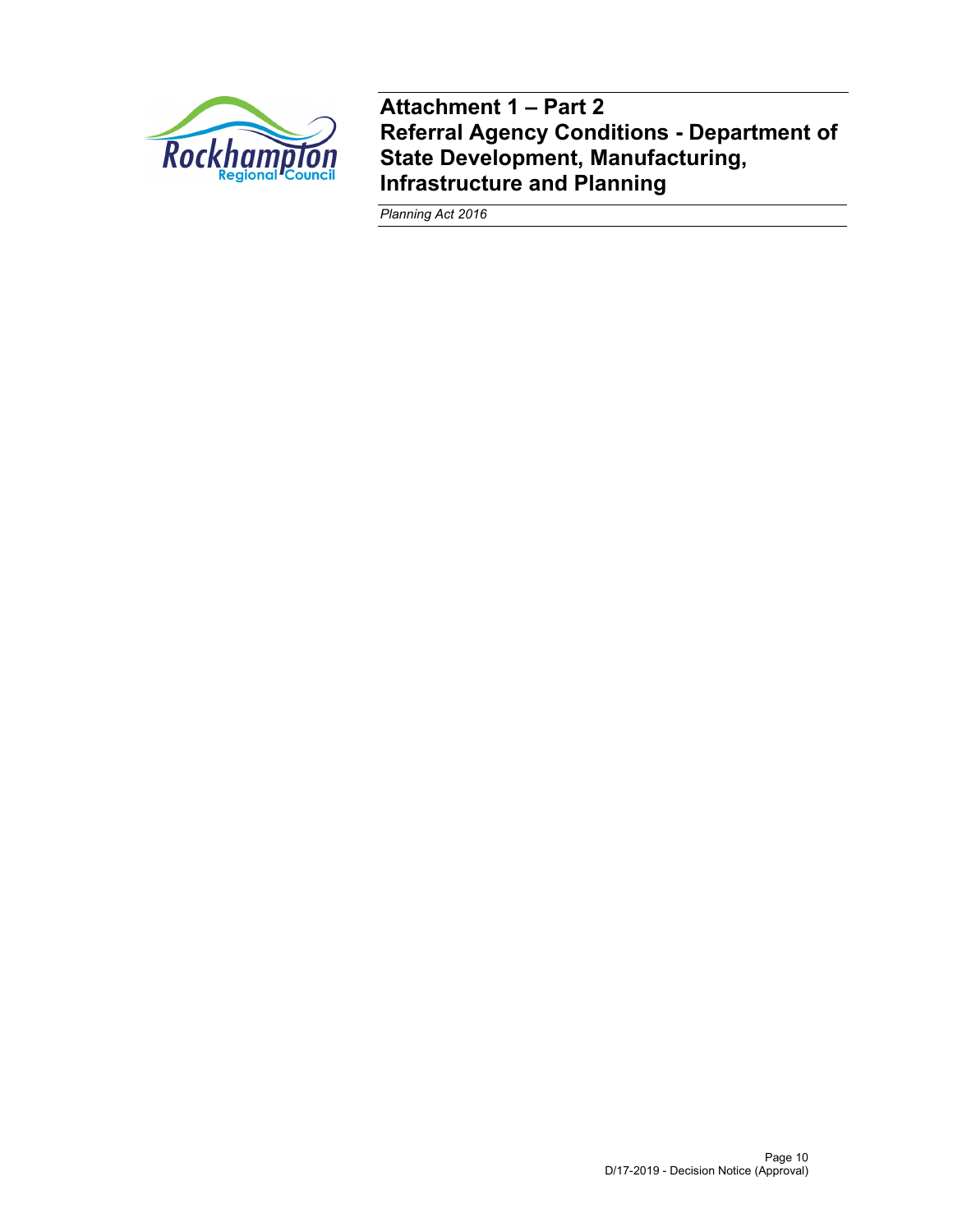

# **Attachment 2 - Appeal Rights**

*PLANNING ACT 2016*

The following is an extract from the *Planning Act 2016 (Chapter 6)*

# *Appeal rights*

## *229 Appeals to tribunal or P&E Court*

- (1) Schedule 1 states—
	- (a) matters that may be appealed to— (i) either a tribunal or the P&E Court; or (ii) only a tribunal; or (iii) only the P&E Court; and
	- (b) the person—
		- (i) who may appeal a matter (the **appellant**); and (ii) who is a respondent in an appeal of the matter; and (iii) who is a co-respondent in an appeal of the matter; and
		- (iv) who may elect to be a co-respondent in an appeal of the matter.
- (2) An appellant may start an appeal within the appeal period.
- (3) The **appeal period** is—
	- (a) for an appeal by a building advisory agency—10 business days after a decision notice for the decision is given to the agency or
	- (b) for an appeal against a deemed refusal—at any time after the deemed refusal happens; or
	- (c) for an appeal against a decision of the Minister, under chapter 7, part 4, to register premises or to renew the registration of premises—20 business days after a notice is published under section 269(3)(a) or (4); or
	- (d) for an appeal against an infrastructure charges notice— 20 business days after the infrastructure charges notice is given to the person; or
	- (e) for an appeal about a deemed approval of a development application for which a decision notice has not been given—30 business days after the applicant gives the deemed approval notice to the assessment manager; or
	- (f) for any other appeal—20 business days after a notice of the decision for the matter, including an enforcement notice, is given to the person.

### Note—

See the P&E Court Act for the court's power to extend the appeal period.

- (4) Each respondent and co-respondent for an appeal may be heard in the appeal.
- (5) If an appeal is only about a referral agency's response, the assessment manager may apply to the tribunal or P&E Court to withdraw from the appeal.
- (6) To remove any doubt, it is declared that an appeal against an infrastructure charges notice must not be about— (a) the adopted charge itself; or
	- (b) for a decision about an offset or refund—
		- (i) the establishment cost of trunk infrastructure identified in a LGIP; or
		- (ii) the cost of infrastructure decided using the method
	- included in the local government's charges resolution.
- **230 Notice of appeal**
- (1) An appellant starts an appeal by lodging, with the registrar of the tribunal or P&E Court, a notice of appeal that— (a) is in the approved form; and
	- (b) succinctly states the grounds of the appeal.
- (2) The notice of appeal must be accompanied by the required fee.
- (3) The appellant or, for an appeal to a tribunal, the registrar must, within the service period, give a copy of the notice of appeal to—
- (a) the respondent for the appeal; and
- (b) each co-respondent for the appeal; and
- (c) for an appeal about a development application under schedule 1, table 1, item 1—each principal submitter for the development application; and
- (d) for an appeal about a change application under schedule 1, table 1, item 2—each principal submitter for the change application; and
- (e) each person who may elect to become a co-respondent for the appeal, other than an eligible submitter who is not a principal submitter in an appeal under paragraph (c) or (d); and
- (f) for an appeal to the P&E Court—the chief executive; and
- (g) for an appeal to a tribunal under another Act—any other person who the registrar considers appropriate.
- (4) The **service period** is—
	- (a) if a submitter or advice agency started the appeal in the P&E Court-2 business days after the appeal is started; or
	- (b) otherwise—10 business days after the appeal is started.
- (5) A notice of appeal given to a person who may elect to be a co-respondent must state the effect of subsection
- (6) A person elects to be a co-respondent by filing a notice of election, in the approved form, within 10 business days
	- after the notice of appeal is given to the person*.*
- **231 Other appeals**
- (1) Subject to this chapter, schedule 1 and the P&E Court Act, unless the Supreme Court decides a decision or other matter under this Act is affected by jurisdictional error, the decision or matter is non-appealable.
- (2) The Judicial Review Act 1991, part 5 applies to the decision or matter to the extent it is affected by jurisdictional error.
- (3) A person who, but for subsection (1) could have made an application under the Judicial Review Act 1991 in relation to the decision or matter, may apply under part 4 of that Act for a statement of reasons in relation to the decision or matter.
- (4) In this section— **decision** includes—
	- (a) conduct engaged in for the purpose of making a decision; and
	- (b) other conduct that relates to the making of a decision; and
	- (c) the making of a decision or the failure to make a decision; and
	- (d) a purported decision; and
	- (e) a deemed refusal.

**non-appealable**, for a decision or matter, means the decision or matter—

- (a) is final and conclusive; and
- (b) may not be challenged, appealed against, reviewed, quashed, set aside or called into question in any other way under the Judicial Review Act 1991 or otherwise, whether by the Supreme Court, another court, a tribunal or another entity; and
- (c) is not subject to any declaratory, injunctive or other order of the Supreme Court, another court, a tribunal or another entity on any ground.

## **232 Rules of the P&E Court**

- (1) A person who is appealing to the P&E Court must comply with the rules of the court that apply to the appeal.
- (2) However, the P&E Court may hear and decide an appeal even if the person has not complied with rules of the P&E Court.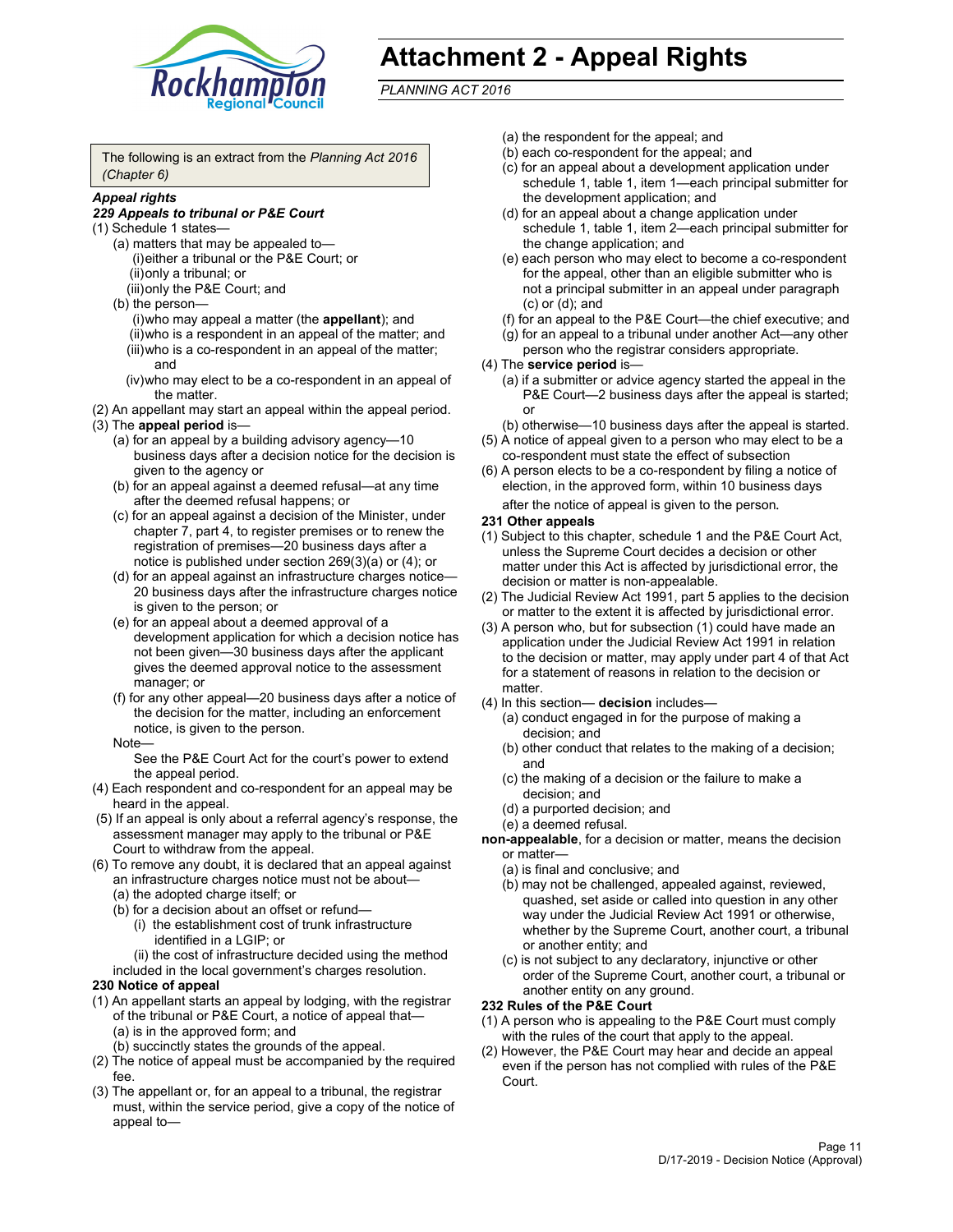

# **Appeal Rights**

*PLANNING ACT 2016*

# **Schedule 1**

# **Appeals section 229**

## **1 Appeal rights and parties to appeals**

- (1) Table 1 states the matters that may be appealed to—(a) the P&E court; or (b) a tribunal.
- (2) However, table 1 applies to a tribunal only if the matter involves—
	- (a) the refusal, or deemed refusal of a development application, for—
	- (i) a material change of use for a classified building; or
	- (ii) operational work associated with building work, a retaining wall, or a tennis court; or
	- (b) a provision of a development approval for—
	- (i) a material change of use for a classified building; or
- (ii) operational work associated with building work, a retaining wall, or a tennis court; or
	- (c) if a development permit was applied for—the decision to give a preliminary approval for—
		- (i) a material change of use for a classified building; or
	- (ii) operational work associated with building work, a retaining wall, or a tennis court; or
	- (d) a development condition if—
		- (i) the development approval is only for a material change of use that involves the use of a building classified under the Building Code as a class 2 building; and
		- (ii) the building is, or is proposed to be, not more than 3 storeys; and
		- (iii) the proposed development is for not more than 60 sole-occupancy units; or
	- (e) a decision for, or a deemed refusal of, an extension application for a development approval that is only for a material change of use of a classified building; or
	- (f) a decision for, or a deemed refusal of, a change application for a development approval that is only for a material change of use of a classified building; or
	- (g) a matter under this Act, to the extent the matter relates to—
		- (i) the Building Act, other than a matter under that Act that may or must be decided by the Queensland Building and Construction Commission; or
		- (ii) the Plumbing and Drainage Act, part 4 or 5; or
	- (h) a decision to give an enforcement notice in relation to a matter under paragraphs (a) to (g); or
	- (i) a decision to give an infrastructure charges notice; or
	- (j) the refusal, or deemed refusal, of a conversion application; or
	- (k) a matter that, under another Act, may be appealed to the tribunal; or
	- (l) a matter prescribed by regulation.
- (3) Also, table 1 does not apply to a tribunal if the matter
	- involves—
		- (a) for a matter in subsection  $(2)(a)$  to  $(d)$ 
			- (i) a development approval for which the development application required impact assessment; and
			- (ii) a development approval in relation to which the assessment manager received a properly made submission for the development application; or
	- (b) a provision of a development approval about the identification or inclusion, under a variation approval, of a matter for the development.
- (4) Table 2 states the matters that may be appealed only to the P&E Court.
- (5) Table 3 states the matters that may be appealed only to the tribunal.
- (6) In each table—
	- (a) column 1 states the appellant in the appeal; and
	- (b) column 2 states the respondent in the appeal; and
	- (c) column 3 states the co-respondent (if any) in the appeal; and
	- (d) column 4 states the co-respondents by election (if any) in the appeal.
- (7) If the chief executive receives a notice of appeal under section 230(3)(f), the chief executive may elect to be a corespondent in the appeal.

| Table 1<br>Appeals to the P&E Court and, for certain matters, to a tribunal                                      |                                                                                                                                |                                                                                          |                                                       |  |  |
|------------------------------------------------------------------------------------------------------------------|--------------------------------------------------------------------------------------------------------------------------------|------------------------------------------------------------------------------------------|-------------------------------------------------------|--|--|
| 1. Development applications<br>An appeal may be made against-<br>(c) a provision of the development approval; or | (a) the refusal of all or part of the development application; or<br>(b) the deemed refusal of the development application; or | (d) if a development permit was applied for-the decision to give a preliminary approval. |                                                       |  |  |
| Column 1                                                                                                         | Column 2                                                                                                                       | Column 3                                                                                 | Column 4                                              |  |  |
| Appellant                                                                                                        | Respondent                                                                                                                     | Co-respondent<br>$($ if any $)$                                                          | Co-respondent by election<br>$(if$ any)               |  |  |
| The applicant                                                                                                    | The assessment<br>manager                                                                                                      | If the appeal is about<br>a concurrence                                                  | 1 A concurrence agency that is<br>not a co-respondent |  |  |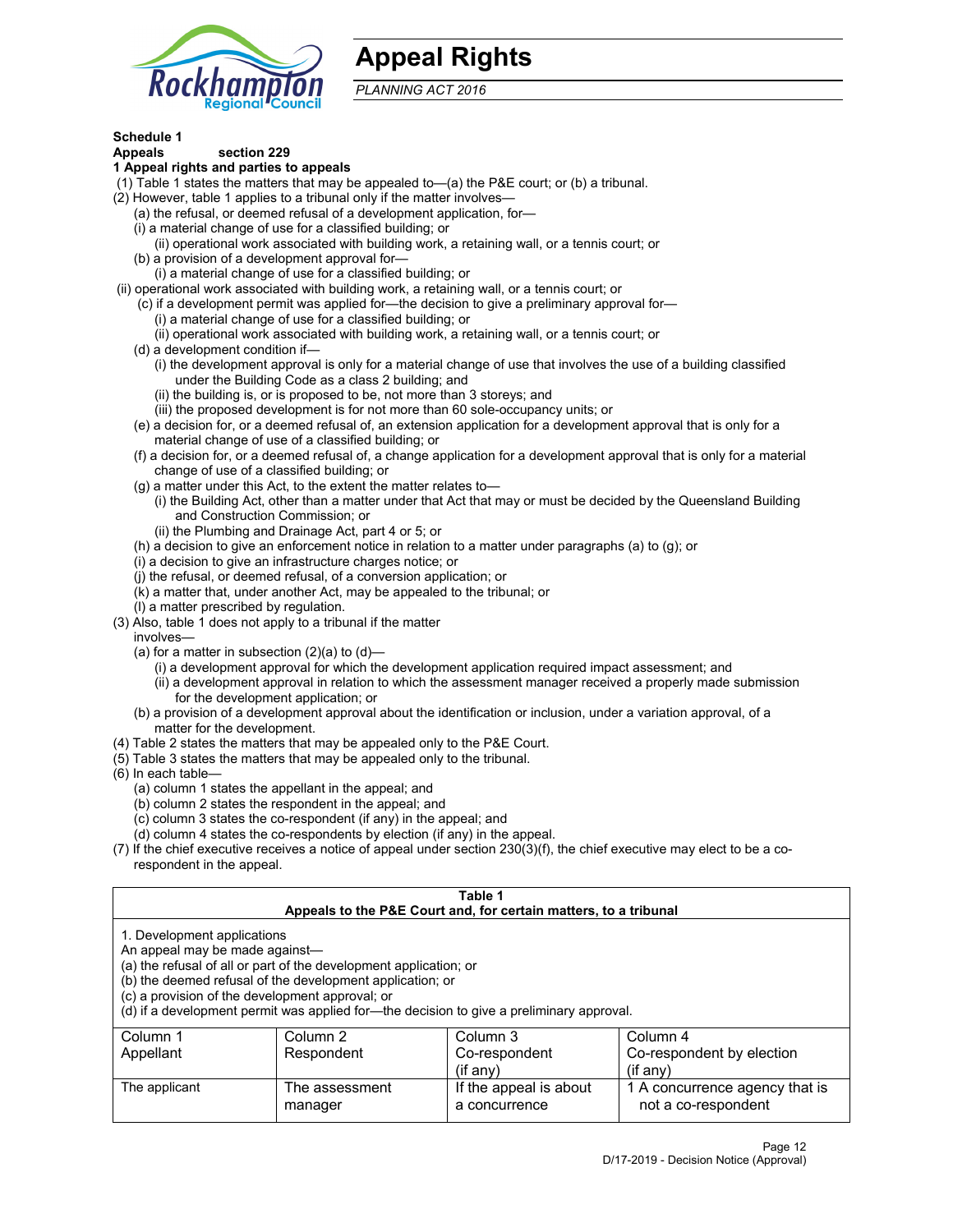| Table 1<br>Appeals to the P&E Court and, for certain matters, to a tribunal                                                                                                                        |                                                                                                                                                      |                                                                         |                                                                                                                                                                                                                                                                                                                                                              |  |
|----------------------------------------------------------------------------------------------------------------------------------------------------------------------------------------------------|------------------------------------------------------------------------------------------------------------------------------------------------------|-------------------------------------------------------------------------|--------------------------------------------------------------------------------------------------------------------------------------------------------------------------------------------------------------------------------------------------------------------------------------------------------------------------------------------------------------|--|
| 2. Change applications<br>An appeal may be made against-                                                                                                                                           |                                                                                                                                                      | agency's referral<br>response-the<br>concurrence agency                 | 2 If a chosen Assessment<br>manager is the respondent-<br>the prescribed assessment<br>manager<br>3 Any eligible advice agency for<br>the application<br>4 Any eligible submitter for the<br>application<br>(a) a responsible entity's decision for a change application, other than a decision made by the P&E court; or                                    |  |
| (b) a deemed refusal of a change application.<br>Column 1<br>Appellant                                                                                                                             | Column $\overline{2}$<br>Respondent                                                                                                                  | Column 3<br>Co-respondent                                               | Column 4<br>Co-respondent by election                                                                                                                                                                                                                                                                                                                        |  |
| 1 The applicant<br>2 If the responsible<br>entity is the<br>assessment<br>manager-an<br>affected entity that<br>gave a pre-request<br>notice or response<br>notice                                 | The responsible<br>entity                                                                                                                            | (if any)<br>If an affected entity<br>starts the appeal-the<br>applicant | (i f any)<br>1 A concurrence agency for the<br>development application<br>2 If a chosen assessment<br>manager is the respondent-<br>the prescribed assessment<br>manager<br>3 A private certifier for the<br>development application<br>4 Any eligible advice agency for<br>the change application<br>5 Any eligible submitter for the<br>change application |  |
| 3. Extension applications<br>An appeal may be made against-<br>Column 1                                                                                                                            | (a) the assessment manager's decision about an extension application; or<br>(b) a deemed refusal of an extension application.<br>Column <sub>2</sub> | Column 3                                                                | Column 4                                                                                                                                                                                                                                                                                                                                                     |  |
| Appellant                                                                                                                                                                                          | Respondent                                                                                                                                           | Co-respondent<br>(if any)                                               | Co-respondent by election<br>(if any)                                                                                                                                                                                                                                                                                                                        |  |
| 1 The applicant<br>1<br>For a matter other<br>than a deemed<br>refusal of an<br>extension<br>application $-$ a<br>concurrence<br>agency, other than<br>the chief executive,<br>for the application | The assessment<br>manager                                                                                                                            | If a concurrence<br>agency starts the<br>appeal - the applicant         | If a chosen assessment<br>manager is the respondent - the<br>prescribed assessment manager                                                                                                                                                                                                                                                                   |  |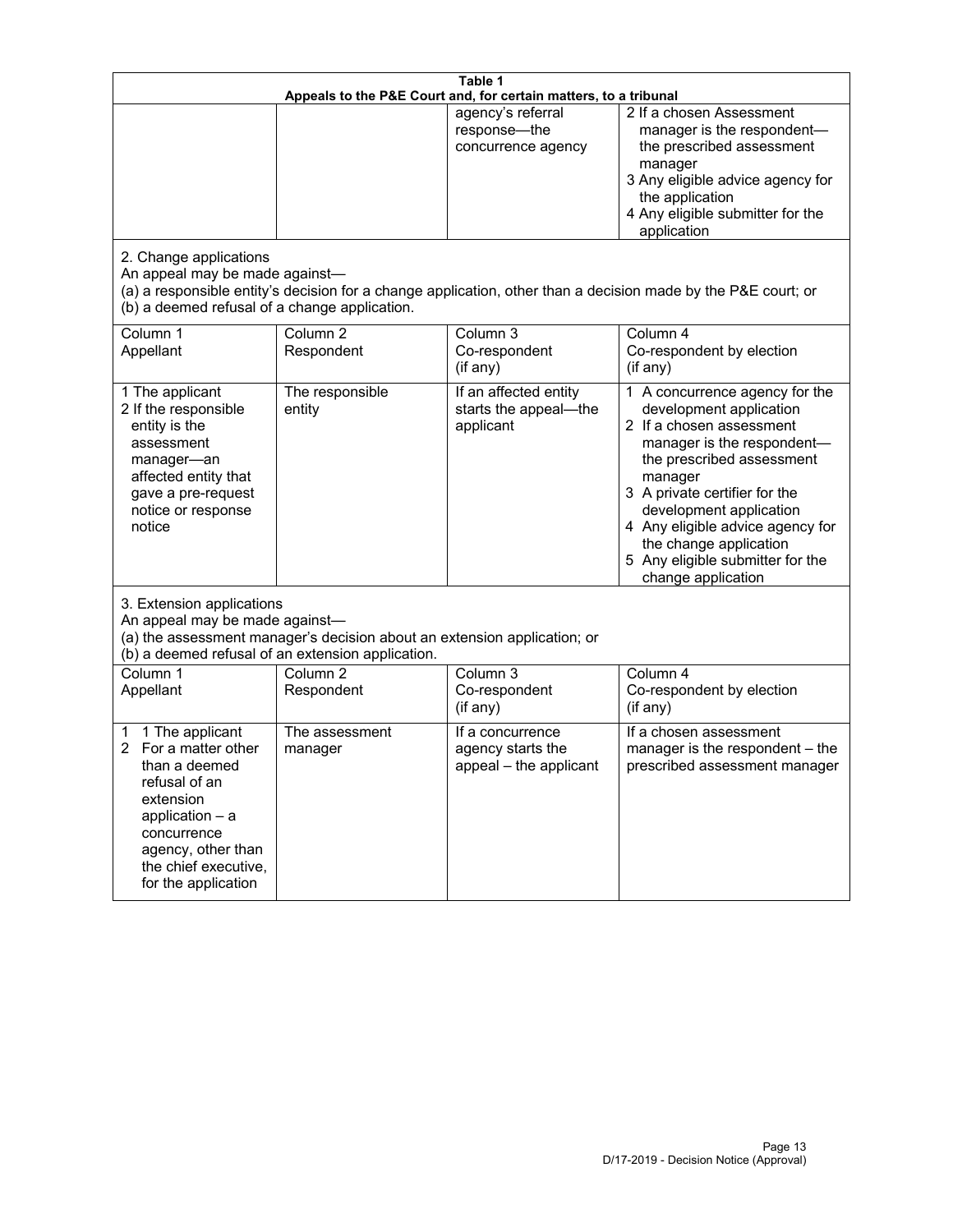#### **Table 1 Appeals to the P&E Court and, for certain matters, to a tribunal**

4. Infrastructure charges notices

An appeal may be made against an infrastructure charges notice on 1 or more of the following grounds

- a) The notice involved an error relating to
	- (i) The application of the relevant adopted charge; or

Examples of errors in applying an adopted charge –

- The incorrect application of gross floor area for a non-residential development
- Applying an incorrect 'use category', under a regulation, to the development
- (i) The working out of extra demands, for section 120; or
- (ii) An offset or refund; or
- b) The was no decision about an offset or refund; or
- c) If the infrastructure charges notice states a refund will be given the timing for giving the refund; or
- d) The amount of the charge is so unreasonable that no reasonable relevant local government could have imposed the amount.

| Column 1<br>Appellant                                    | Column 2<br>Respondent                                                    | Column 3<br>Co-respondent<br>(if any) | Column 4<br>Co-respondent by election<br>(i f any) |
|----------------------------------------------------------|---------------------------------------------------------------------------|---------------------------------------|----------------------------------------------------|
| The person given the<br>Infrastructure charges<br>notice | The local government<br>that gave the<br>infrastructure charges<br>notice |                                       |                                                    |

5. Conversion applications

An appeal may be made against—

(a) the refusal of a conversion application; or

(b) a deemed refusal of a conversion application.

| Column 1<br>Appellant | Column 2<br>Respondent                                                  | Column 3<br>Co-respondent<br>(if any) | Column 4<br>Co-respondent by election<br>(i f any) |
|-----------------------|-------------------------------------------------------------------------|---------------------------------------|----------------------------------------------------|
| The applicant         | The local government<br>to which the conversion<br>application was made |                                       |                                                    |

6. Enforcement notices

An appeal may be made against the decision to give an enforcement notice.

| Column 1<br>Appellant                      | Column 2<br>Respondent       | Column 3<br>Co-respondent<br>(if any) | Column 4<br>Co-respondent by election<br>(if any)                                                                                                                          |
|--------------------------------------------|------------------------------|---------------------------------------|----------------------------------------------------------------------------------------------------------------------------------------------------------------------------|
| The person given the<br>enforcement notice | The enforcement<br>authority |                                       | If the enforcement authority is<br>not the local government for<br>the premises in relation to which<br>the offence is alleged to have<br>happened-the local<br>government |

### **Table 2 Appeals to the P&E Court only**

1. Appeals from tribunal

An appeal may be made against a decision of a tribunal, other than a decision under

section 252, on the ground of—

(a) an error or mistake in law on the part of the tribunal; or

(b) jurisdictional error.

| Column 1<br>Appellant                             | Column 2<br>Respondent                                    | Column 3<br>Co-respondent<br>$(if$ any) | Column 4<br>Co-respondent by election<br>$(if$ any) |
|---------------------------------------------------|-----------------------------------------------------------|-----------------------------------------|-----------------------------------------------------|
| A party to the<br>proceedings for the<br>decision | The other party to the<br>proceedings for the<br>decision | $\overline{\phantom{a}}$                |                                                     |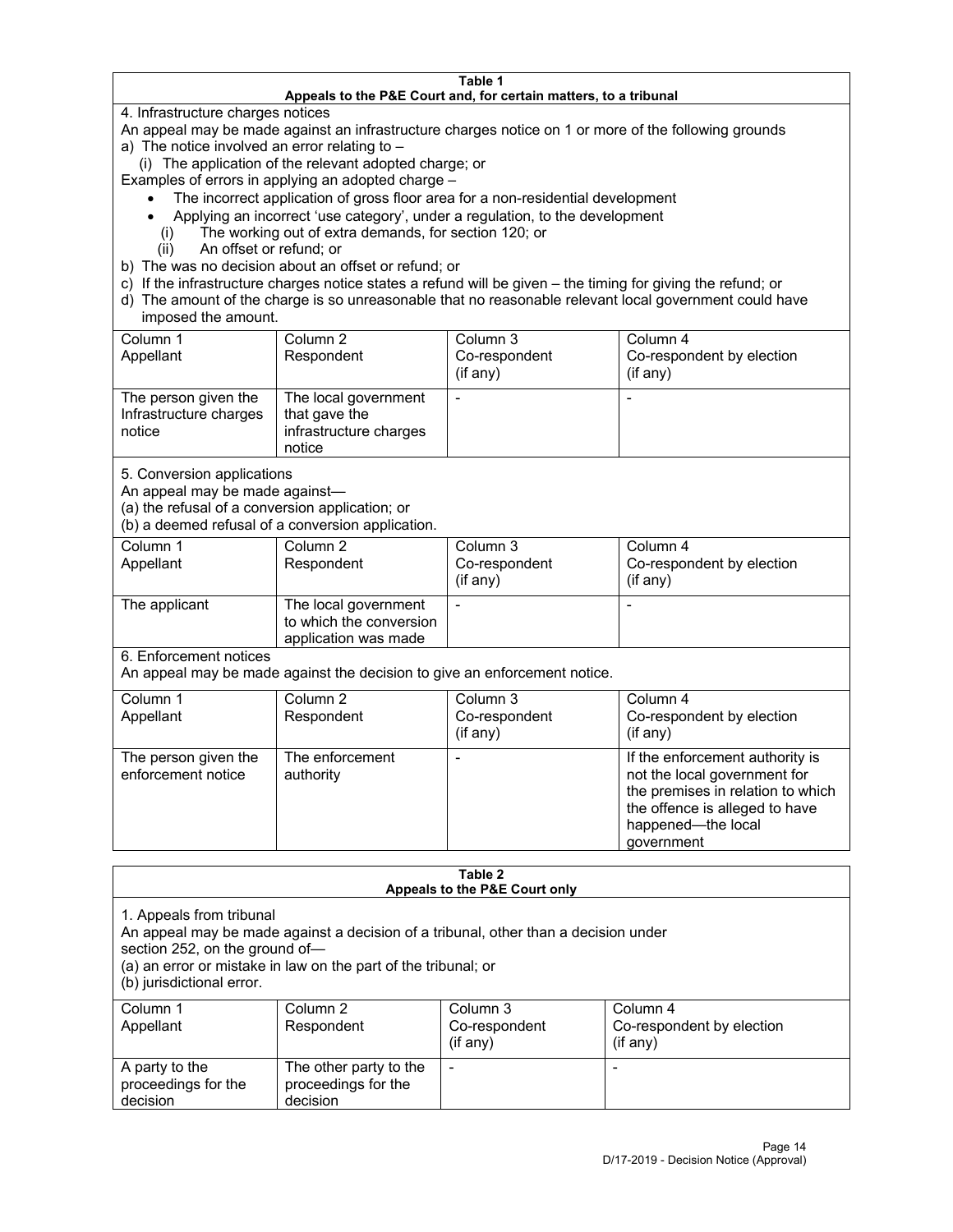## **Table 2 Appeals to the P&E Court only**

2. Eligible submitter appeals

An appeal may be made against the decision to give a development approval, or an approval for a change application, to the extent that the decision relates to—

(a) any part of the development application for the development approval that required impact assessment; or (b) a variation request.

| Column 1<br>Appellant                                                                                                                                                                        | Column 2<br>Respondent                                                                                                     | Column 3<br>Co-respondent<br>(i f any)                                                                                  | Column 4<br>Co-respondent by election<br>$($ if any $)$ |
|----------------------------------------------------------------------------------------------------------------------------------------------------------------------------------------------|----------------------------------------------------------------------------------------------------------------------------|-------------------------------------------------------------------------------------------------------------------------|---------------------------------------------------------|
| 1 For a development<br>application-an<br>eligible submitter for<br>the development<br>application<br>2 For a change<br>application-an<br>eligible submitter for<br>the change<br>application | 1 For a development<br>application-the<br>assessment<br>manager<br>2 For a change<br>application-the<br>responsible entity | 1 The applicant<br>2 If the appeal is<br>about a concurrence<br>agency's referral<br>response—the<br>concurrence agency | Another eligible<br>submitter for the<br>application    |

3. Eligible submitter and eligible advice agency appeals

An appeal may be made against a provision of a development approval, or failure to

include a provision in the development approval, to the extent the matter relates to—

(a) any part of the development application or the change application, for the development approval, that required impact assessment; or

(b) a variation request.

| Column <sub>1</sub><br>Appellant                                                                                                                                                                                                                                                              | Column <sub>2</sub><br>Respondent                                                                                          | Column 3<br>Co-respondent<br>(if any)                                                                                   | Column 4<br>Co-respondent by election<br>(if any) |  |  |
|-----------------------------------------------------------------------------------------------------------------------------------------------------------------------------------------------------------------------------------------------------------------------------------------------|----------------------------------------------------------------------------------------------------------------------------|-------------------------------------------------------------------------------------------------------------------------|---------------------------------------------------|--|--|
| 1 For a development<br>application-an<br>eligible submitter for<br>the development<br>application<br>2 For a change<br>application-an<br>eligible submitter for<br>the change<br>application<br>3 An eligible advice<br>agency for the<br>development<br>application or<br>change application | 1 For a development<br>application-the<br>assessment<br>manager<br>2 For a change<br>application-the<br>responsible entity | 1 The applicant<br>2 If the appeal is<br>about a concurrence<br>agency's referral<br>response-the<br>concurrence agency | Another eligible submitter for the<br>application |  |  |
| 4. Compensation claims<br>An appeal may be made against-<br>(a) a decision under section 32 about a compensation claim; or<br>(b) a decision under section 265 about a claim for compensation; or<br>(c) a deemed refusal of a claim under paragraph (a) or (b).                              |                                                                                                                            |                                                                                                                         |                                                   |  |  |
| Column <sub>1</sub><br>Appellant                                                                                                                                                                                                                                                              | Column <sub>2</sub><br>Respondent                                                                                          | Column <sub>3</sub><br>Co-respondent<br>(if any)                                                                        | Column 4<br>Co-respondent by election<br>(if any) |  |  |
| A person dissatisfied<br>with the decision                                                                                                                                                                                                                                                    | The local<br>government to which<br>the claim was made                                                                     |                                                                                                                         |                                                   |  |  |
| 5. Registered premises                                                                                                                                                                                                                                                                        |                                                                                                                            |                                                                                                                         |                                                   |  |  |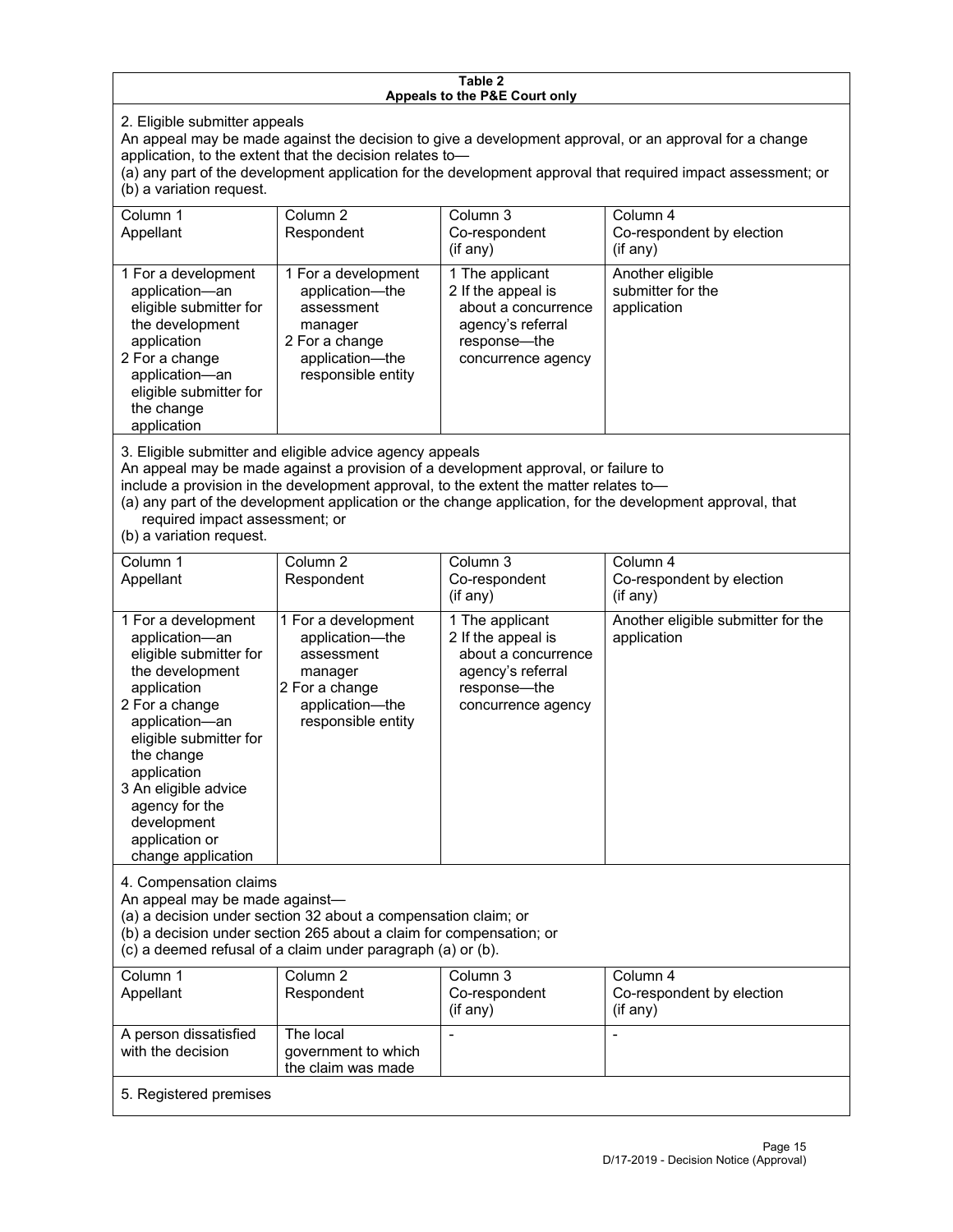| Table 2<br>Appeals to the P&E Court only                                                                                                                                                                                                                                                             |                                                                                                                                                                                                                                                                                  |                                                                               |                                                                                                                                                                             |  |  |
|------------------------------------------------------------------------------------------------------------------------------------------------------------------------------------------------------------------------------------------------------------------------------------------------------|----------------------------------------------------------------------------------------------------------------------------------------------------------------------------------------------------------------------------------------------------------------------------------|-------------------------------------------------------------------------------|-----------------------------------------------------------------------------------------------------------------------------------------------------------------------------|--|--|
| An appeal may be made against a decision of the Minister under chapter 7, part 4.                                                                                                                                                                                                                    |                                                                                                                                                                                                                                                                                  |                                                                               |                                                                                                                                                                             |  |  |
| Column <sub>2</sub><br>Column 1<br>Column <sub>3</sub><br>Column 4                                                                                                                                                                                                                                   |                                                                                                                                                                                                                                                                                  |                                                                               |                                                                                                                                                                             |  |  |
| Appellant                                                                                                                                                                                                                                                                                            | Respondent                                                                                                                                                                                                                                                                       | Co-respondent<br>(if any)                                                     | Co-respondent by election<br>$($ if any $)$                                                                                                                                 |  |  |
| 1 A person given a<br>decision notice about<br>the decision<br>2 If the decision is to<br>register premises or<br>renew the<br>registration of<br>premises-an owner<br>or occupier of<br>premises in the<br>affected area for the<br>registered premises<br>who is dissatisfied<br>with the decision | The Minister                                                                                                                                                                                                                                                                     |                                                                               | If an owner or occupier starts the<br>appeal - the owner of the<br>registered premises                                                                                      |  |  |
| 6. Local laws<br>development; or                                                                                                                                                                                                                                                                     | An appeal may be made against a decision of a local government, or conditions applied,<br>under a local law about-<br>(a) the use of premises, other than a use that is the natural and ordinary consequence of prohibited<br>(b) the erection of a building or other structure. |                                                                               |                                                                                                                                                                             |  |  |
| Column 1<br>Appellant                                                                                                                                                                                                                                                                                | Column <sub>2</sub><br>Respondent                                                                                                                                                                                                                                                | Column 3<br>Co-respondent<br>(if any)                                         | Column 4<br>Co-respondent by election<br>(if any)                                                                                                                           |  |  |
| A person who-<br>(a) applied for the<br>decision; and<br>(b) is dissatisfied with<br>the decision or<br>conditions.                                                                                                                                                                                  | The local government                                                                                                                                                                                                                                                             | $\blacksquare$                                                                | $\blacksquare$                                                                                                                                                              |  |  |
|                                                                                                                                                                                                                                                                                                      |                                                                                                                                                                                                                                                                                  | Table 3<br>Appeals to the tribunal only                                       |                                                                                                                                                                             |  |  |
| 1. Building advisory agency appeals                                                                                                                                                                                                                                                                  |                                                                                                                                                                                                                                                                                  | work required code assessment against the building assessment provisions.     | An appeal may be made against giving a development approval for building work to the extent the building                                                                    |  |  |
| Column 1<br>Appellant                                                                                                                                                                                                                                                                                | Column <sub>2</sub><br>Respondent                                                                                                                                                                                                                                                | Column <sub>3</sub><br>Co-respondent<br>(if any)                              | Column 4<br>Co-respondent by election<br>(if any)                                                                                                                           |  |  |
| A building advisory<br>agency for the<br>development application<br>related to the approval                                                                                                                                                                                                          | The assessment<br>manager                                                                                                                                                                                                                                                        | The applicant                                                                 | 1 A concurrence agency for the<br>development application<br>related to the approval<br>2 A private certifier for the<br>development application<br>related to the approval |  |  |
| (b) the Plumbing and Drainage Act, part 4 or 5.                                                                                                                                                                                                                                                      | An appeal may be made against a decision under-                                                                                                                                                                                                                                  | 3. Certain decisions under the Building Act and the Plumbing and Drainage Act | (a) the Building Act, other than a decision made by the Queensland Building and Construction Commission; or                                                                 |  |  |
| Column 1<br>Appellant                                                                                                                                                                                                                                                                                | Column <sub>2</sub><br>Respondent                                                                                                                                                                                                                                                | Column 3<br>Co-respondent<br>(if any)                                         | Column 4<br>Co-respondent by election<br>(if any)                                                                                                                           |  |  |